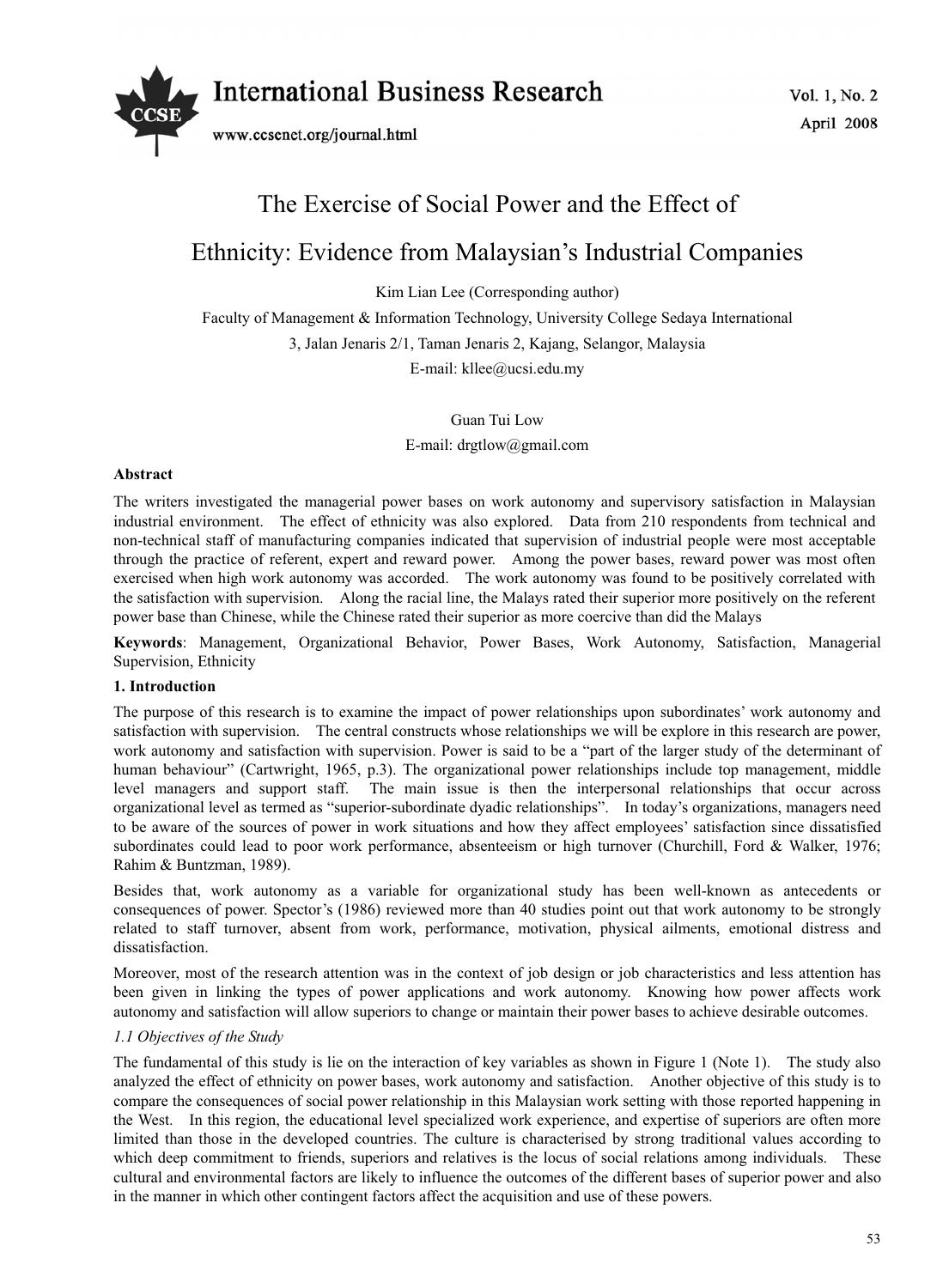The main instruments used in this study were developed and had undergone rigorous validation processes and proven to have superior psychometric integrity than instruments used in many earlier research. Thus, the present study s also aimed at providing research results from which the results of the earlier research may be compared and their general applicability assessed.

# **2. Literature Review**

The classic formulation of power, authority and legitimacy appeared in the work of Weber (1947) who analyzed power according to the way in which it was legitimized among followers: by appeal to rationality, by tradition, or by the transcendent claims of charisma. This work however presented the typology rather than an organized theory of power. The notable development of the concept of power began with the work of Lasswell and Kaplan (1950) who considered both the base and goal of influence in order to generate 64 different forms of the influence process or power. Two main streams of thought have emerged from there. One is based on political science and game theory: it includes most notably, articles by Dahl (1957), Harsanyi (1962) and Kornberg and Perry (1966). The second centres on social psychology and is represented by French and Raven (1959), Cartwright (1965), Thibaut and Kelly (1959), and Emerson (1962).

Many power theoreticians (Dahl 1957; Emerson, 1962; Kornberg & Perry, 1966; Nagel, 1968; Wrong, 1968) stressed that power should be conceptualized as a relationship between or among persons and not an attribute or possession of a person or group. Within organizational context, theorists largely agree that individual power in organization is the ability to control others, to exercise discretion, to get one's own way.

# *2.1 The Bases of Power*

Numerous categorizations have been used in differentiating bases of social power in organizations (Peabody, 1961; Etzioni 1964; Patchen, 1974; Twomey, 1978; Kipnis, Schmidt & Wilkinson, 1980; Shukla, 1982; Rahim, 1989). However, French and Raven (1959) typology of power is still the most popularly used in research work (Cobb, 1980; Frost & Stahelski, 1988; Rahim, 1989; Rahim, Antonioni, Krumov, & Illieva, 2000). French and Raven defined bases of power as below:

# 2.1.1 Coercive Power

Coercive power involves the concept of influence based upon "the expectation of punishment for failure to conform to an influence attempt". The strength of coercive power depends on the magnitude of the "negative valence of the threatened punishment multiplied by the perceived probability that a power recipient can avoid the punishment by conformity'. One of the key elements is that people subject to coercive power are either indifferent to, or opposed to, the wielder of authority.

# 2.1.2 Expert Power

This power usually manifests in information, knowledge and wisdom, in good decision, in sound judgment and in accurate perception of reality. Expert power is restricted to particular areas as the "expert" tends to be specialised. The extent of expert power is not clearly a function of the face-to-face interaction or the personal quality of that interaction between role partners; it may be a function of the knowledge possessed by the power wielder, not of his presence.

#### 2.1.3 Reward Power

Reward power is derived from the ability to facilitate the attainment of desired outcomes by others. In a sense, this form of social power is closely related to coercive power. If one conforms to gain acceptance, reward power is a work. However, if conformity takes place to forestall rejection, coercive power has to be exercised. In accordance to French and Raven, reward power depends on the power wielder (individual or group) administering "positive valences and reducing or removing negative valences".

# 2.1.4 Referent Power

This involves the concept of "identification", which French and Raven (1959) define as "a feeling of oneness or a desire for such an identity". If referring to a group, then an individual seeks membership in such group or has a desire to remain in an association already established.

# 2.1.5 Legitimate Power

Closely tied to the Weberian concept of "legitimate authority", legitimate power is induced by norms or values of a group that individuals accept by virtue of their socialisation in the group. By the French-Raven, definition, this power "stems from internalised values which dictate that there is a legitimate right to influence and an obligation to accept this influence".

*2.2 Work Autonomy*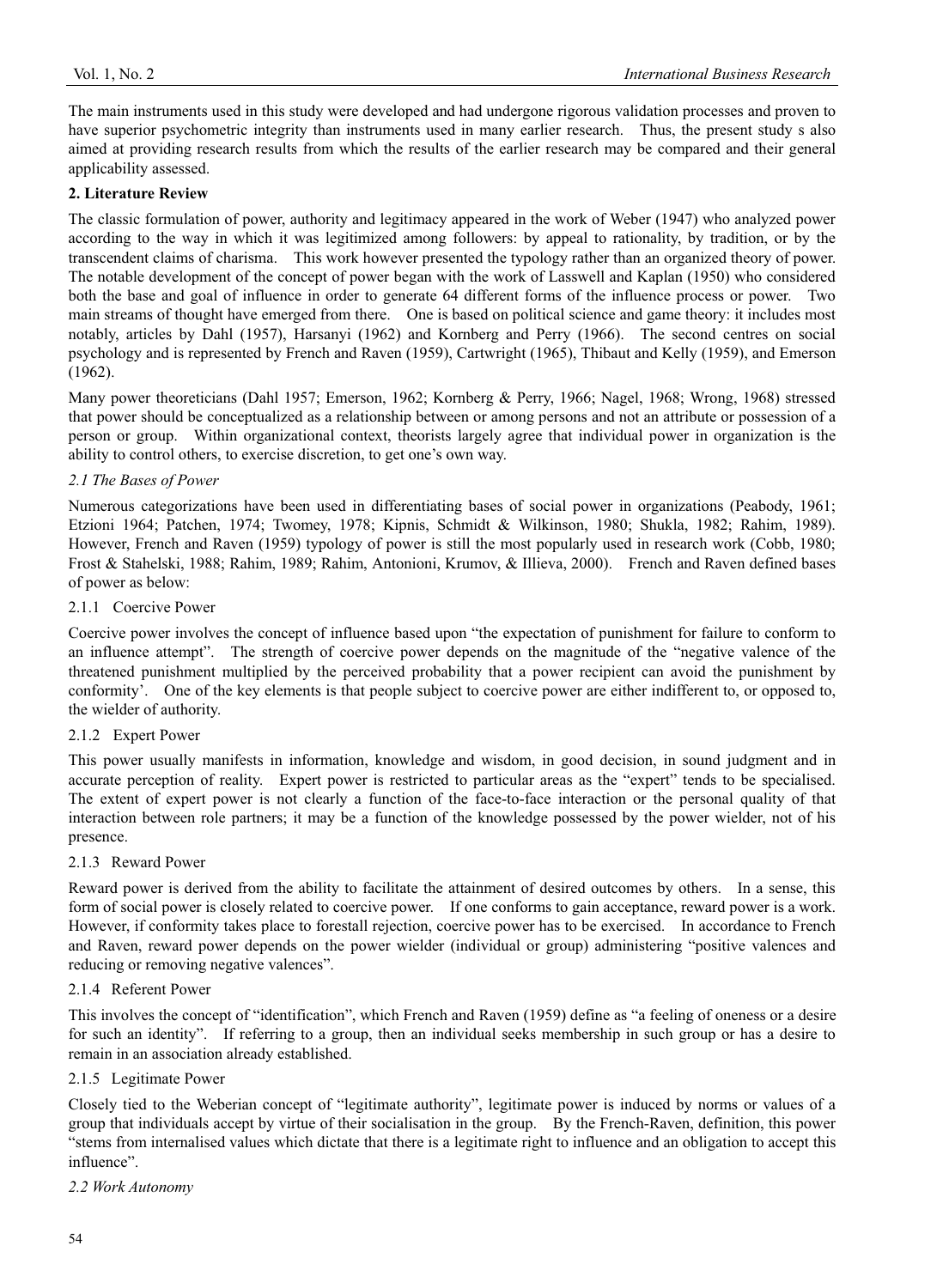The type of power used to exercise control will impact upon the type of involvement on the part of the controlled subordinates. One variable that is likely to be affected by the variation in the exercise of self-control of the subordinates is work autonomy. Breaugh (1985) described work autonomy facets as follows:

# (1) Work Method Autonomy

The degree of discretion/choice individuals have regarding the procedures/methods they utilise in going about their work.

(2) Work Scheduling Autonomy

The extent to which workers feel they can control the scheduling/sequencing/timing of their work activities.

# (3) Work Criteria Autonomy

The degree to which workers have the ability to modify or choose the criteria used for evaluating their performance.

It should be emphasized that the essence of these definitions lies on employee's perceptions as regardless of the amount of autonomy subordinate really has in their work, it is how much they perceive that they have which affects their reactions to the job. Autonomy has received considerable attention in the context of job characteristics (Hackman & Oldham, 1976; Sims, Szilagyi, & Keller, 1976). Loher, Noe, Moeller, and Fitzgerald (1985) have meta-analyse the relationship between job characteristics and job satisfaction, and found autonomy to be highly related to job satisfaction than any of the other job characteristics. Based on the above mentioned findings, it is anticipated that in the present study, job autonomy as one consequence of the various types of power applications should co-vary with satisfaction with supervision.

# *2.3 Satisfaction with Supervision*

Job satisfaction is a collection of feelings or affective responses of the organizational members which are associated with the job situation within the organization. Smith, Kendal and Hulin (1969), in their well documented measure, the Cornell JDI (Cornell Job Descriptive Index) described five areas of satisfaction: the work itself, the supervision, the co-workers, the pay, and the opportunities for promotion on the job. Since the present study is on the superior-subordinate relationships, the job-facet satisfaction is most relevant to satisfaction with supervision.

Obviously, from human relations perspectives, supervisory satisfaction is related to the personality traits of the superior which as his/her temperament, openness, industriousness, pleasantness etc. The positive side of all of these traits can enhance satisfaction. Related to the personal resourcefulness, supervisory satisfaction is also dependent on the superior's distinguishing qualities and abilities such as intelligence and knowledge.

# *2.4 Ethnicity*

In the multi racial society like Malaysia, employees bring into the organisation differing systems of values. The heterogeneous value profiles may transcend into different beliefs and attitudes which determine expressive and perceptual responses toward organisational systems and work. For example, the work of Ismail (1988) advanced the notion that Malay managers are different from their Chinese counterparts in their view toward leadership style and job freedom. Differences in the perception of power bases, work autonomy and satisfaction with supervision along the racial line will be investigated in the present study.

#### **3. Hypotheses to be tested**

The following hypotheses were formulated for the study.

- H1a: Superiors' expert, referent, reward and legitimate are positively associated with the subordinates' satisfaction with supervision
- H1b: Superiors' coercive base of social power is negatively associated with the subordinates' satisfaction with supervision.
- H2: Subordinates' work autonomy is significantly and positively related to the development of reward and referent bases of social power in the relationship with superiors.
- H3: Work autonomy is significantly and positively related to the satisfaction with supervision.
- H4: There are no differences between Malay and Chinese subordinates' perceptions of power bases, work autonomy and satisfaction with supervision

# **4. Research Methodology**

#### *4.1 Sampling Design*

The sample for this study comprises of the technical and non-technical staff in the manufacturing companies. Stratified random sampling technique was used to select companies with a number of employees more than 25. This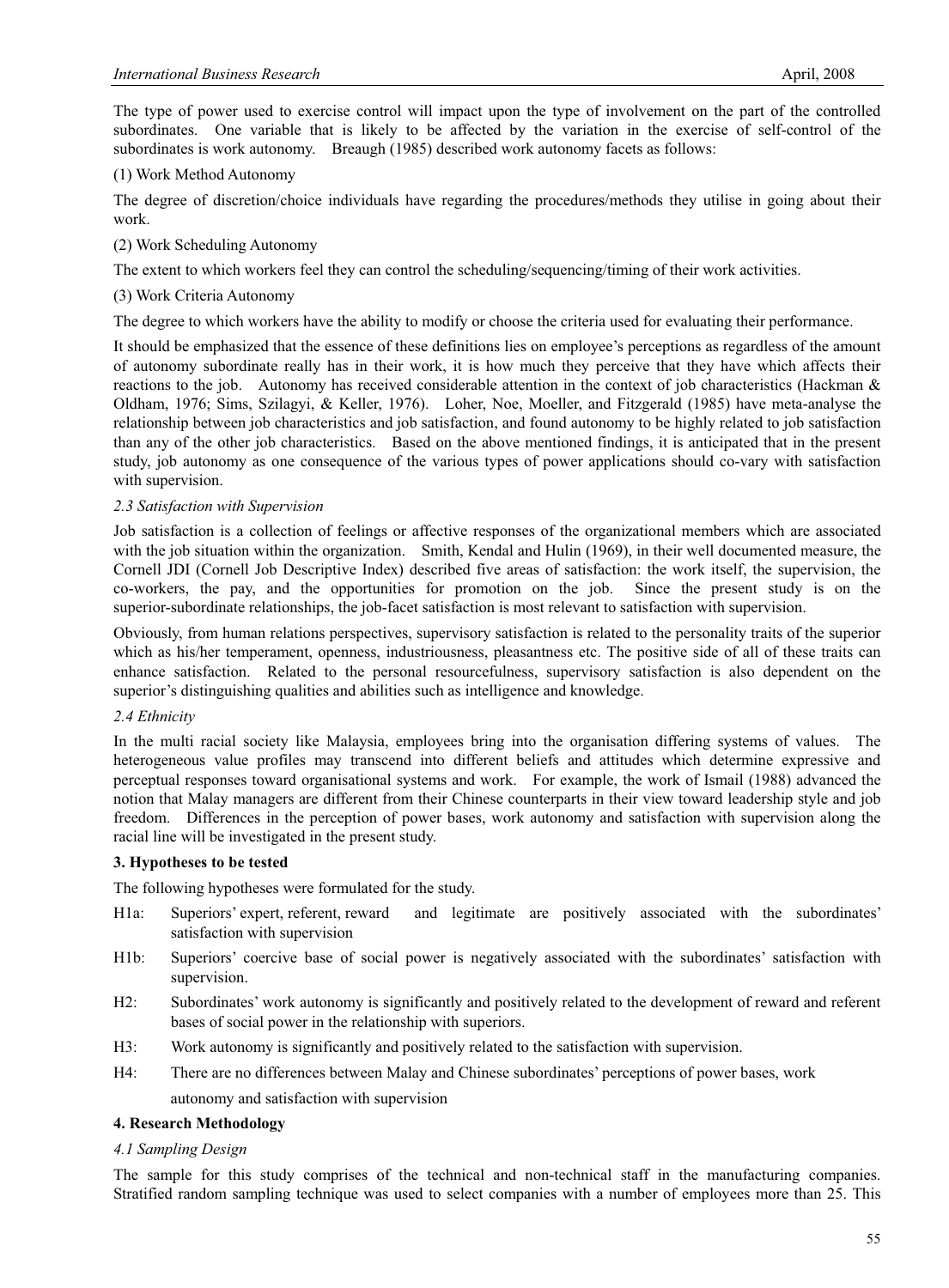number was arbitrarily chosen but the intention here was to include only establishments where a more formal organizational structure and system of supervision more likely to exist and function.

The factories that met the above criteria were selected from the registry of members of the Federation of Malaysian Manufacturers.

#### *4.2 Research Instruments*

All data used in the study consist of responses to questionnaire items. Measures of relevant constructs were discussed here.

### 4.2.1 Bases of Supervisory Power

The five French-Raven bases of supervisory power were measured by using the Rahim Leader Power Inventory (RLPI) (Rahim, 1988). This multi-item instrument uses a 5-point Likert scale to measure perceptions of subordinates regarding their superiors' bases of power. The instrument comprises of 29 items.

#### 4.2.2 Work Autonomy

Work autonomy was conducted using the instrument developed by Breaugh (1985, 1989) and Breaugh and Becker (1987). The instrument is capable of measuring three facets: method, scheduling, and criteria of work autonomy, comprises of 9 items.

#### 4.2.3 Satisfaction with Supervision

The instrument used to measure satisfaction with supervision is the updated version of the original Job Descriptive Index (JDI; Smith at el., 1969) which was later revised by Roznowski (1989). The instrument is made up of 18 items.

#### *4.3 Data Analysis Techniques*

Reliability and factor analysis was used to check the consistency and dimensionality of the scale items. Multiple regression analysis is performed to check the criterion-related validity of the scale items. Pearson Intercorrelation was used to measure the associations among the social power bases, work autonomy and satisfaction with supervision. Paired T-Test was conducted to contrast the Malay-Chinese on the perception of power bases, work autonomy and satisfaction with supervision.

#### **5. Research Results and Discussions**

#### *5.1 Sample Characteristics*

Data from 230 respondents were received and only 210 data were usable. By ethnic group, 72% of the respondents were Chinese, 18% were Malay, and 8% were Indian, while other races made up the rest. Attempts to obtain more female respondent to test male-female differences were not successful due to the much smaller proportion of female taking supervisory roles in the factories. A mere 7% female respondent reflects the male domination in the industrial sector.

More than 60% of the respondents were from factories located in the state of Selangor where factories were largely concentrated in the Klang Valley. Other states like Perak, Penang, Kedah and Perlis account for only 20% of the total respondents. The remaining respondents were from factories scattered in the states of Johore, Negeri Sembilan, Malacca and Pahang.

In terms of age, the highest proportion of respondents fell into the 31-40 years age group. They accounted for 50% of the total number of respondents. This was followed by the 20-30 years age group (34%), while those above 41 years old accounted for the remaining.

On the whole, the education level of the respondents was high. Nearly 61% of the respondents had education up to university in technical field while 15% received university education in non-technical field. Only 24% of the respondents had no tertiary education. The high educational level was reflected in the position or the type of occupation held by the majority of the respondents i.e. 5 Assistant General Managers, 54 Divisional Manager and Assistants, 74 Engineers and Assistants, 11 Chemists, 32 Supervisors, 12 Plant Operators and the rest comprised of System Analysts, Draughtsmen, Quality Control Inspectors etc.

The average salary of the respondents was higher than the population's average. The survey data showed that 29% of the respondents earned more than RM5000 per month, 12% earned RM4001 to RM5000 per month, 16% earned RM3001 to RM4000 per month, and 13% earned RM2001 to RM3000 per month.

On average, the respondents had worked in the present company for 7 years. It was noted that 22% of the total respondents had worked for one year or less in the present company, 23% had worked between 2 to 4 years, 21% had worked between 5 to 8 years, and 17% had worked between 8 and 12 years, while only 12% of the respondents had worked longer than 12 years in the present company.

In terms of the organizational size, the survey had selected sample which represents the medium to large sized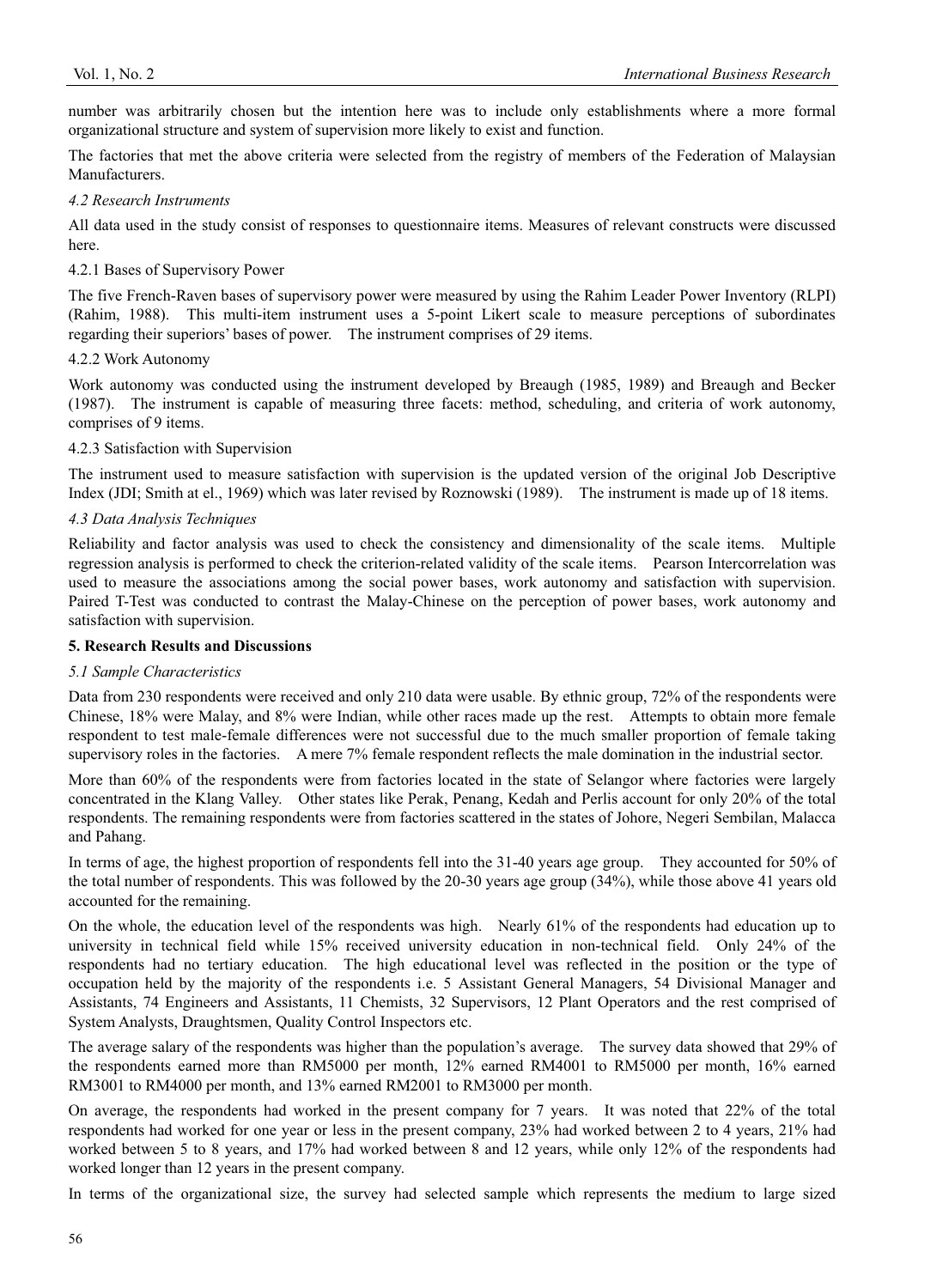Malaysian manufacturing companies. The average number of employees of the factory sample as 275. It was found that 41% of the factories had 25 to 100 employees, 24% had 101 to 200 employees, 14% had 201 to 400 employees, 10% had 401 to 1000 employees and 11% had more than 1000 employees.

Classifying the factories according to the type of business revealed that a greater portion of the factories manufactured machinery (29%), followed by food (13%), chemical (13%) and the rest manufactured non-metal, basic metal, textile, wood and paper.

The survey also revealed the information about the respondent's superiors. Almost all of the superiors reported in the survey were males with the exception of one female. A majority of them were holding medium to high management positions. Racial composition of the superiors was: 76% Chinese, 7% Malay, 7% Indian and 10% from other races. On average, the superiors had worked in the organization for 11 years – far longer than the subordinates' average. Only 9% had worked for less than a year, 16% had worked between 1 and 5 years, 34% had worked between 6 and 10 years, 15% had worked between 11 to 15 years, 15% had worked between 16 to 20 years and the remaining 11% had worked more than 20 years in the present company. Most of the superiors were holding high positions in the company with 36% of them in the first hierarchical level, 31% in the second level, and 24% in the third level, while only a fraction of them were in the lower management positions. Their educational level was also strikingly high, with 70% of them having had tertiary education in technical field and 12% having had tertiary education in non-technical field. Only 18% had up to either primary or secondary education. By designation, 40 of the superiors were the Directors of companies, 32 were the General Manager, 89 were the Divisional Managers and the rest consisted of Assistant Manager, Engineers, Supervisors etc.

# *5.2 Validating the Scales*

The data on the 29 power items from the sample of 210 respondents were factor-analyzed. The selection of a factor and an item was guided by the criteria: eigenvalue  $> 1.0$  and Scree Plot and factor loading  $> 0.4$ , respectively (Ford, MacCallum & Tait, 1986). Based on these criteria, the first five factors were selected (result not shown).

Considering that the result as a whole supported the a priori grouping of items, it can be concluded that the power scale developed by Rahim (1988) was suitable for application to the present data although some purification was necessary to improve its accuracy. The indices of the five power bases were computed by averaging the samples responses to the items in each factor. This resulted in the creation of five continuous subscales.

The mean, standard deviation and standardized Cronbach Alpha and the corrected item-total correlation for each subscale is provided in Table 1 (Note 2). The internal consistency reliability coefficients for all the scales were satisfactory (Nunnally, 1978). All the scales had coefficient Cronbach Alpha greater than .70. A corrected item-total correlation is a correlation between an item's score and subscale score computed from the remaining items in the set. The item-total correlations for the five scales ranged between .29 and .76.

A multiple regression analysis was run to test the relationship between the five bases of leader power and the subordinates' satisfaction with supervision. The results are presented in Table 2 (Note 3). The results showed that the referent, expert, and reward power bases positively influenced satisfaction with supervision. The five power bases together explained about 45% of the variance in satisfaction. The relations between the five power bases and the "theoretically-related" dependent variable supported the criterion related validity of the power scale.

#### *5.3 Testing of Hypotheses*

# H1a & H1b: Power Bases and Supervisory Satisfaction

The correlational results in Table 3 (Note 4) provided good support for H1a. The non-coercive bases of social power (expert, referent, reward and legitimate) showed positive relationships with satisfaction with supervision. Referent power ranked highest among other power exercises (coefficient .64). This was followed by expert power and reward power which both had coefficients of correlation of 0.47. The ranking of intercorrelation was somewhat similar to the study of Rahim and Buntzman (1989) conducted on respondents with post graduate working experiences. It was expected that referent and expert power represent a high level of internalisation or inner acceptance. In the exercise of referent power, internalisation derived from the identification of power recipient with the wielder of referent power – a personalised commitment to the group or its representative. As Raven (1974) found out, the exercise of referent power tends to encourage a more satisfied, cooperative and prolonged relationships between superiors and subordinates.

Expert power benefits from an umbrella of authority which may go beyond superiors' specialised skills. Among technical staff, expertise emerges as a very important cue for acceptance and recognition of the superiors' direction as reflected in the present result. It most likely gains their compliance and least likely to provoke their resistance (Podsakoff & Schriesheim, 1985). Similarly, greater satisfaction with supervision among subordinates may lead to greater cooperation and heightened dependence.

Both referent and expert power were labelled by Yukl (1981) as "personal" form of power. The present results supported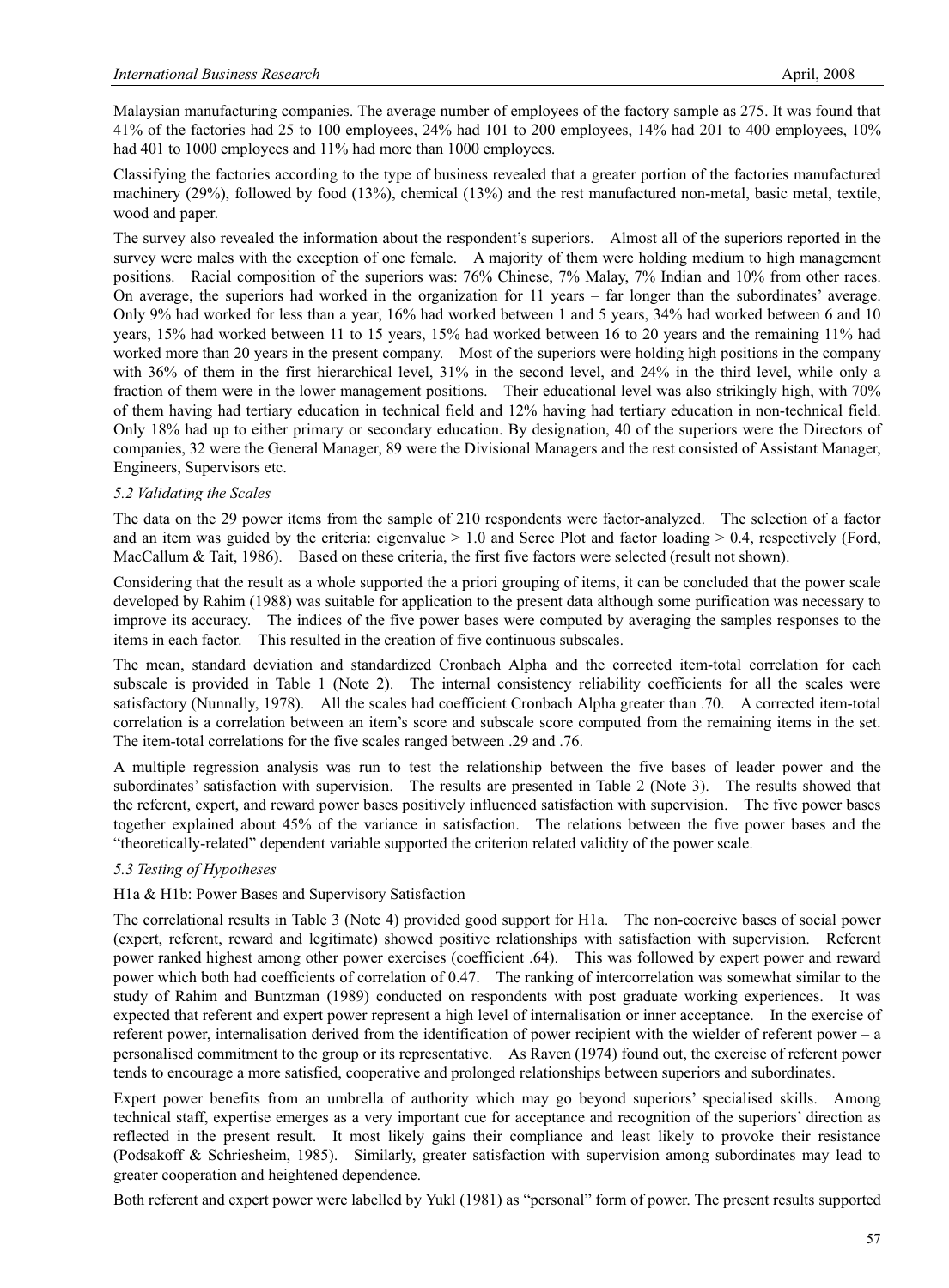the general view that "personal" power has a positive effect on the leader-subordinate relationship. The high degree of intercorrelations among the referent, expert and reward power bases served to temper the previous discussions and tended to suggest that while referent power emerged as the dominant explanatory power base, its effective utilisation might be tied, to some extend, to the superiors' exercise of a combination of other power bases i.e. in this case, expert and reward power bases.

Although earlier findings (Warren, 1968) acknowledged that reward power shows less inner acceptance, the present correlational results indicated a high level of satisfaction with supervision. This power derives from control over positive or rewarding outcomes for subordinates is expected to be an effective means of influence to increase productivity in the organisation. Schopler and Layton (1974) held that the use of reward power is likely to increase the attraction between the manager and subordinates while coercive power is likely to decrease it. Too much emphasis of this power base, however, should be guarded against, since the withdrawal of positive sanctions is apt to result in the subordinates' reversion to their previous behaviour. Further, the effect of the inducement, even if continued, is subject to diminishing utility.

The legitimate power showed relatively lower correlation with the satisfaction with supervision. In the exercise of legitimate power, subordinates' responses tended to be dependent on the normative acceptance of the position and prerogatives of the organization at large including its leadership. The present result concurred with the conclusion made by Yukl (1981) that "position" power such as legitimate and coercive are less effective means of influence attempt.

The result for coercive power was not exactly consistent with hypotheses H1b. The study indicated that the amount of coercive power perceived to be held by a superior was not associated with supervisory satisfaction when it was earlier hypothesized to have negative association. However, the result failed to reach statistical significance. Past researchers also had mixed results with regard to this correlation. For example, Rahim and Buntzman (1988) – weak positive; Busch (1980), Hinkin and Schriesheim (1989) – negative. The coercive power which is derived from control over negative or punishing outcomes for other does not appear to be a suitable power base for dealing with subordinates. The traditionalists believed that punishment is ineffective and can lead to discontinuation of social interaction. The present results however, neither confirmed nor disproved the effectiveness of punitive treatments to get things done but it was obvious that this power exercise should not lead to subordinates' satisfaction. Moreover, people could not be coerced into a deep-seated acceptance of organizational requirements.

#### H2: Power Bases and Work Autonomy

The relationship as appeared in Table 3 (Note 4) between the perceptions of supervisory power bases and the perceived amount of work autonomy given was significantly distinct where in the relationship with all but coercive power had been significance. The relationship was strongest with reward power  $(r = .37)$  followed by referent  $(r = .21)$ , legitimate  $(r = .19)$ , and expert power  $(r = .16)$ . As autonomy is related to the organizational control - the ability to control over work method, work scheduling and work criteria, a basic premise of the argument that follows is the association of interrelationship between power bases and control. Autonomy provides an opportunity for subordinates to exercise influence on decisions relating to their work. Hence, it enhances their relative ability to control in the organization. The present result pointed to the conclusion that superiors who were perceived to exercise coercive power would tend to exercise greater management control, possibly by application of autocratic techniques. The reason for this was not conclusive. Many plausible explanations were possible, but it was believed that superiors who exercised coercive power held to the traditional view that power has a fixed value, and a function of organizational structure and formal authority, unilateral and vertical in direction. Thus, subordinates' attempts to exercise greater influence may be seen as a threat to superiors' control and power. Furthermore, as the power gap between superiors and subordinates will even likely to increase as a direct consequence of punitive treatments, the subordinates tend to prefer to avoid participation. The above explanation is in similar vein as the conclusion made by Gardell (1977) about the relationship between work autonomy and industrial democracy.

The non-coercive power bases correlate better with the work autonomy. Strong relationship between reward power and work autonomy implied that those who exercised control over positive and rewarding outcome accorded greater work autonomy to the subordinates. Though the degree of commitment toward work by the exercise of reward power has been questioned (Warren, 1968; Gemmill & Wilemon, 1972) the rewards at least provide incentives for the subordinates to perform beyond the line of duty. The substantive outcome is visible only when one produces work beyond the normal expectations and control of the superior, otherwise reward is not necessary. The calculative involvement of subordinates to the application of this power underscores the importance of work autonomy in eliciting employees' responses. This conclusion was drawn from the assumption that people generally prefer greater work autonomy than less and that work autonomy can provide opportunities for greater outcomes. It appeared from this study that individual freedom and autonomy was contingent upon the exercise of reward power. In retrospect, it was inconceivable that reward power was exercised with no allowance for work autonomy in the present context.

The referent power which stems from a feeling on the part of the subordinates identify with the superior indicates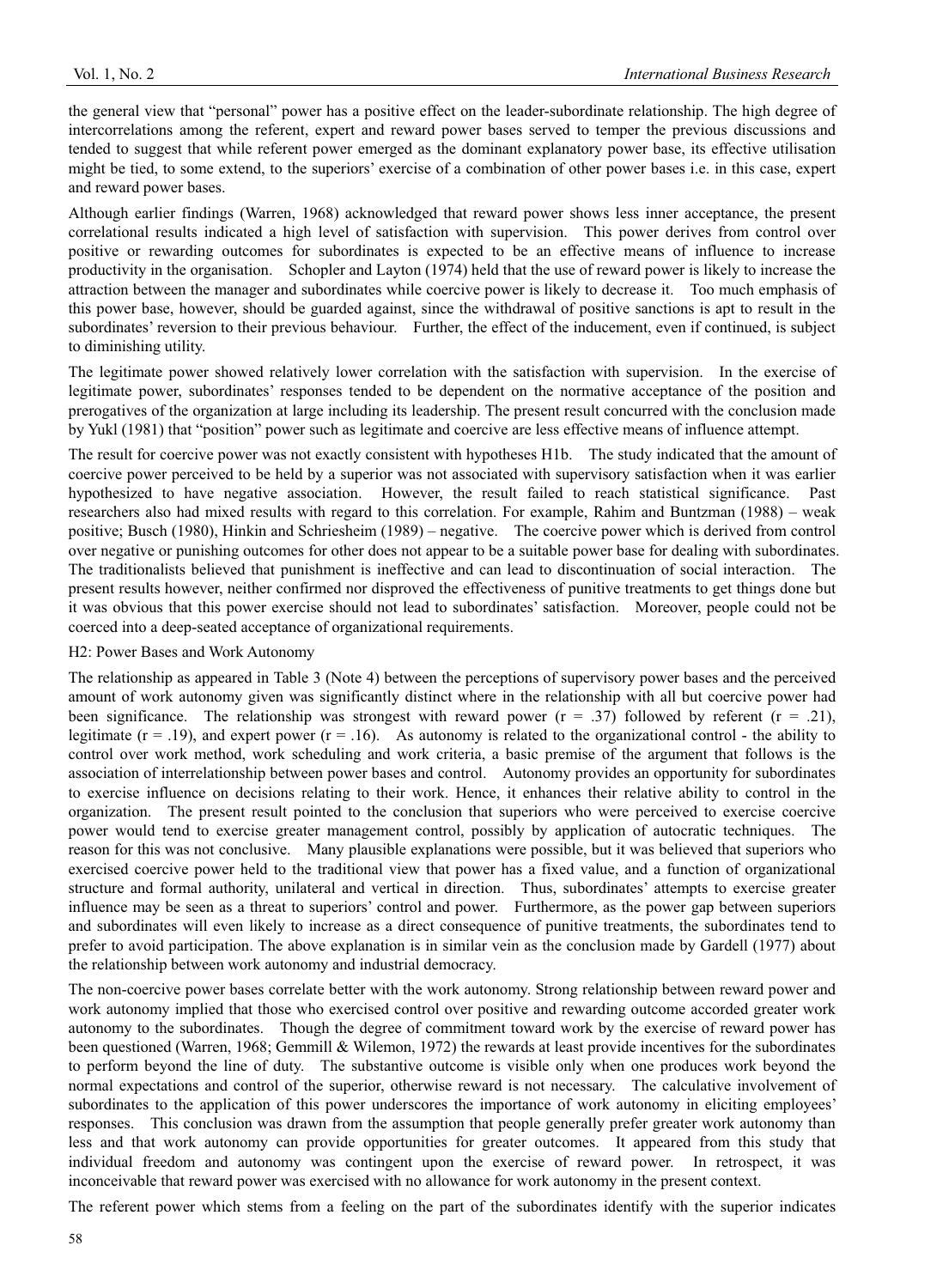subordinates' agreement with superiors in personal characteristics, decision style, etc. If the desire for work autonomy and the actual work autonomy given is aligned, the perception of referent power is reinforced. The referent power base helps to build trust in a relationship (Busch, 1980). This trust is reciprocal and thus we would expect that those who exercise referent power will accord sufficient work autonomy to their subordinates.

The relationship between legitimate power and autonomy was significant although not strongly correlated  $(r = 0.19)$ . This power is more dependent on the authority relationship (position power) than the individually-based power style. This managerial style were regarded as "traditional" by many management theorists as the superior-subordinate relationship is perceived to follow rigid hierarchical line and employees tend to have little say in the conduct of their work.

It was interesting to note that even though the expert power was highly correlated with satisfaction with supervision, its correlation with work autonomy  $(r = 0.16)$  was not as pronounced as one would expect. This finding plays down the importance of work autonomy in contributing to the satisfaction with supervision that lead one to think that work autonomy may not be as important as the perception of power style in ensuring employees' satisfaction. It is obvious that professional expertise is not strongly related to work autonomy. Intuitively, if the subordinate perceived that the superior has greater expertise than himself/herself, he/she will tend to down rate his/her own capability at least in comparison with the superior's. Such perception will suppress the motivation for anticipation in decision making, the reciprocal of this might also be true, i.e. if the superior perceive his/her subordinate to be incompetent and lacking in skills, little autonomy will be accorded to them. This finding is consistent with the work of Fiorelli (1988) and Bennett (1982).

Overall, the results agreed with hypothesis H2. However, the present result should be used with caution as the measurement of both construct was not based on the objective measurement but on individual perceptions. Individual differences such as desire for power equalization, inner motivation, etc might intervene in the relationship between power and work autonomy.

#### H3: Work Autonomy and Supervisory Satisfaction

The relationship between work autonomy and satisfaction with supervision was not as strong as one would expect (r  $=$  .23). This was probably due to the reason that work autonomy and satisfaction with supervision was not very much a related concept. The former measured job characteristic from the perspectives of internalized pattern of self determination while the latter measured one's feelings about the nature of supervision at work. Nonetheless, an important common element appeared to exist between them that explained their positive and statistically significant relationship. It was assumed that the common element would be the degree or quality of supervision. The right degree of perceived supervision is synonymous with the quality of supervision perceived. Conceptually, satisfaction with supervision may be considered, in special cases, as a consequence of work autonomy, but it is not the action of work autonomy itself. Work autonomy may result in satisfaction or frustration with supervision. Blake and Mouton (1964) suggested that subordinates should be given greater power in decision making if they are exceptionally skilled, the superiors should exercise power in decision making in times of crises or when subordinates lack skills and abilities. The work autonomy is valued to the extent that it is within the capability of the participant. Moreover, satisfaction with supervision has a more general meaning which includes factors other than quality and amount of supervision. It includes personal traits of the superior, his/her knowledge and specialized skills, habits and personal disposition. Thus it can be concluded that all other factors being equal, increased autonomy when accorded within the decision making capabilities of subordinates is accompanied by greater satisfaction with supervision.

# H4: Power Bases, Work Autonomy, Supervisory Satisfaction and Ethnicity

The results of contrasting Malay and Chinese (H4) on the perception of the power bases, work autonomy and satisfaction with supervision are shown in Table 4 (Note 5). Other races were deliberately left out of the analysis because they offered a sample size too small for significant results. With exceptions of referent and coercive power bases, the test of no difference held true for all other variables. The results brought forth some interesting findings.

The Malays scored higher in their perception of referent power base implying that in general term the Malay subordinates esteemed and valued their leader more than the Chinese for such esteem and value are highly related to the leader's referent power. In the light of the a priori expectation that Malays are fatalistic, shy ("segan" and "malu") or an easily embarrassed group of people, and Chinese are diligent, aggressive and wealth seeking (Charlesworth, 1974), one would expect the Malay subordinates to be more conformist and more sociocentric than the Chinese. These dominant values would have accentuated the differences in the perception of referent power base. One also need to consider other indirect evidence of referent power that concerns ingratiation and the desire for acceptance by leader which may reciprocate in efficacious responses on the part of the superior leading to a greater perception of referent power. However, firm conclusions cannot be made from these findings alone as interactions with other variables not included in the study are possible.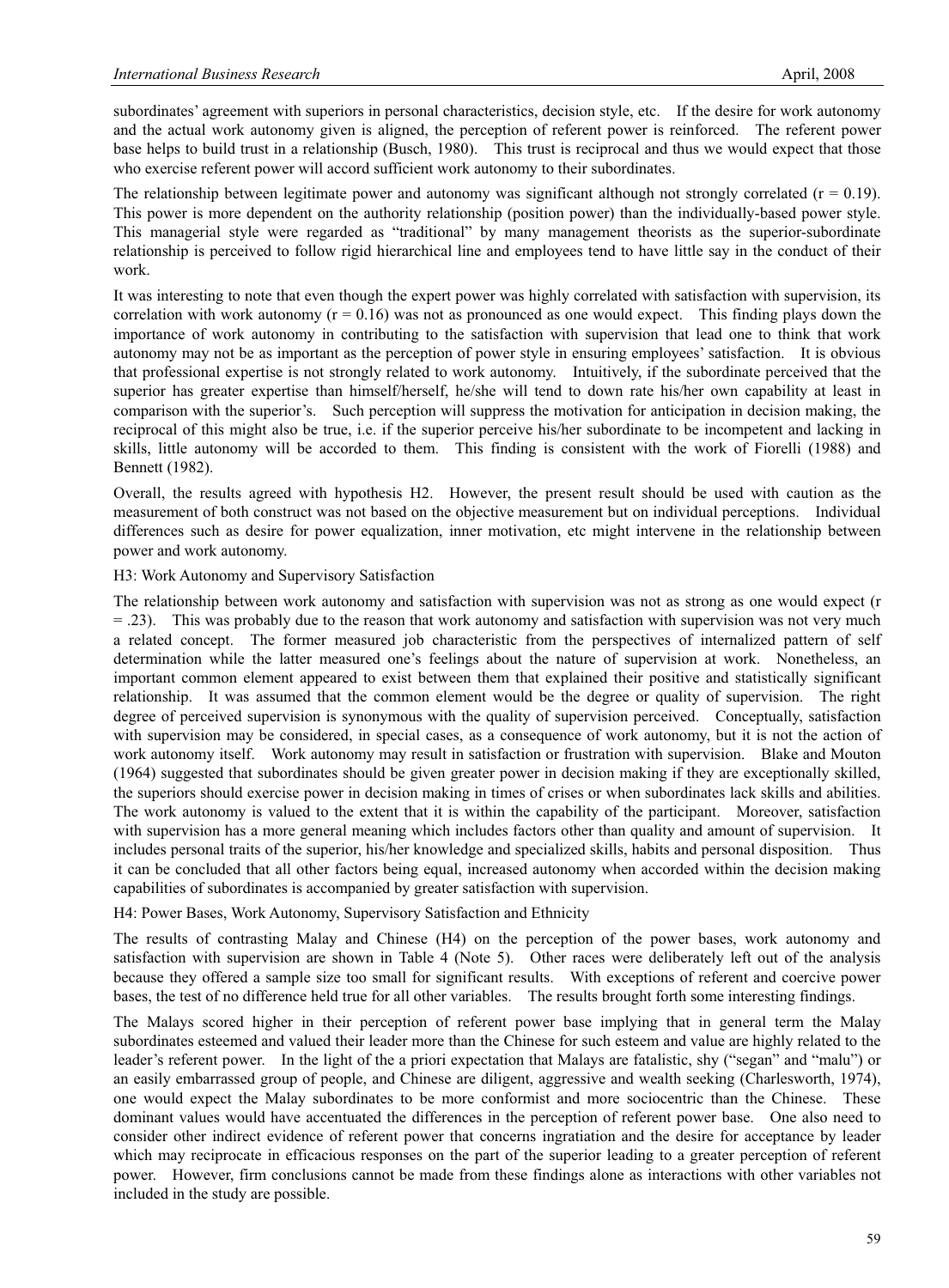The Chinese rated their superiors more 'coercive' as compared to the Malays. Since the sample were selected from the basis of similarity in salary (Chi-Square = .44,  $p = .99$ ), age (Chi-Square = .12,  $p = .99$ ), and number of previous jobs (Chi-Square = 2.85,  $p = .83$ ), the differences noted may be attributed to factors external to those considered here. Again, subcultural influences may be one of the reasons behind these differences. The more subtle uses of power to coerce the Malay may also indicate that the Malay subordinates are more conformist and do not require threat and punishment to comply with the superiors' wishes. This is again a presumption as the inherent limitations of the study unable us to distinguish the cause from effect (of the power exercise). Precise explanations of the above findings should await further research works taking into account value systems and ethnicity in the study.

# **6. Conclusion**

In general, the results of this study in relation to the administration of industrial people were quite consistent with our hypotheses based upon other organizational studies involving qualified and professional people. The instruments used in the study were tested and found to be applicable to our work environment. The results provided some tentative, but hopefully useful guidance for industrial administrators.

Intercorrelations among the five power bases showed that French and Raven (1959) power bases are not mutually exclusive. Reward and referent power bases were the most closely related followed by expert and referent power bases. The results revealed that referent power, expert power and to some degree reward power and legitimate power are found to be in association with each form of power. On the other hand, coercive power was the least correlated with all other power bases and most often stands alone. Among all of the power bases, coercive power was most related to reward power. It indicates that reward and coercive power tend to be used interchangeably. Though not considered as a serious disadvantage, notable intercorrelations among the five power bases denote the difficulty of finding power typology which is both exhaustive and conceptually distinct.

In assessing the effectiveness of the various influence attempts, the results suggested that referent, expert and reward power should be emphasized to ensure subordinate acceptance. Coercive power should be minimised in any influence attempt except in situation that call for such approach (e.g. time of crisis, low performance etc). The position of legitimate power was the lowest among the non-coercive power bases in influencing subordinates' behaviour for the case of management of technical and professional staff. Comparative studies revealed an interesting difference in the rank ordering of bases of the superiors' influence attempts. While the present study and Rahim and Buntzman (1989) study ranked referent and expert power as the most favourable and legitimate power the lowest among the non-coercive power bases in eliciting subordinates' acceptance, results of a survey conducted on account executives, office managers and public administrators (Bachman, Smith & Slesinger, 1966) considered legitimate power as the most prominent or second in place. The results suggested a notion that the effectiveness of power influence does relate to the situation and context of the work environment.

The amount of autonomy given by superior was dependent on his/her willingness to delegate decision making down to the subordinate. The manner in which, control over individual's conduct of work lives was found to influence the individual's perception of the source of control. Superior who was perceived to exercise coercive power tends to exercise greater management control – giving little opportunity for the subordinates to be personally responsible for a meaningful portion of their works. The reward power is often used in exchange for compliance by subordinates. The subordinate's performance beyond the line of duty is made possible under high autonomy situations. The referent power tends to build trust in the interpersonal relationship and thus naturally more autonomy will be given by the superior to the subordinates. The perception of referent power is reinforced when one's desire for work autonomy and the actual work autonomy given is aligned. Management style that firmly rests on the legitimacy of authority usually offers inadequate work autonomy as rigid hierarchical structure limits and inhibits the subordinates' freedom in the conduct of their work.

Even though autonomy is said to be highly favoured for job involvement and also aspiration toward increased work participation at both the personal and group level, the present study showed that work autonomy may not result in exceptionally greater satisfaction with supervision. It was concluded that the work autonomy will lead to greater satisfaction with supervision only if the subordinates feel that the degree of work autonomy is appropriate, within the capability of the subordinates and fits that psychological needs of the subordinates. Generally, the results of the study did support the idea that the employees' satisfaction with supervision is favoured by a design of jobs that allow for high autonomy and high demands on skills and cooperation.

Along the racial line, the Malays tended to rate their superiors more positively on referent power than the Chinese while the Chinese rated their superiors as more "coercive" than the Malays. Heterogeneous value profiles of the Malay and Chinese were suspected to have bearings on the perceptions of these power bases. However, there was no noticeable distinction between their perception of superiors' work autonomy and their satisfaction with supervision.

#### **References**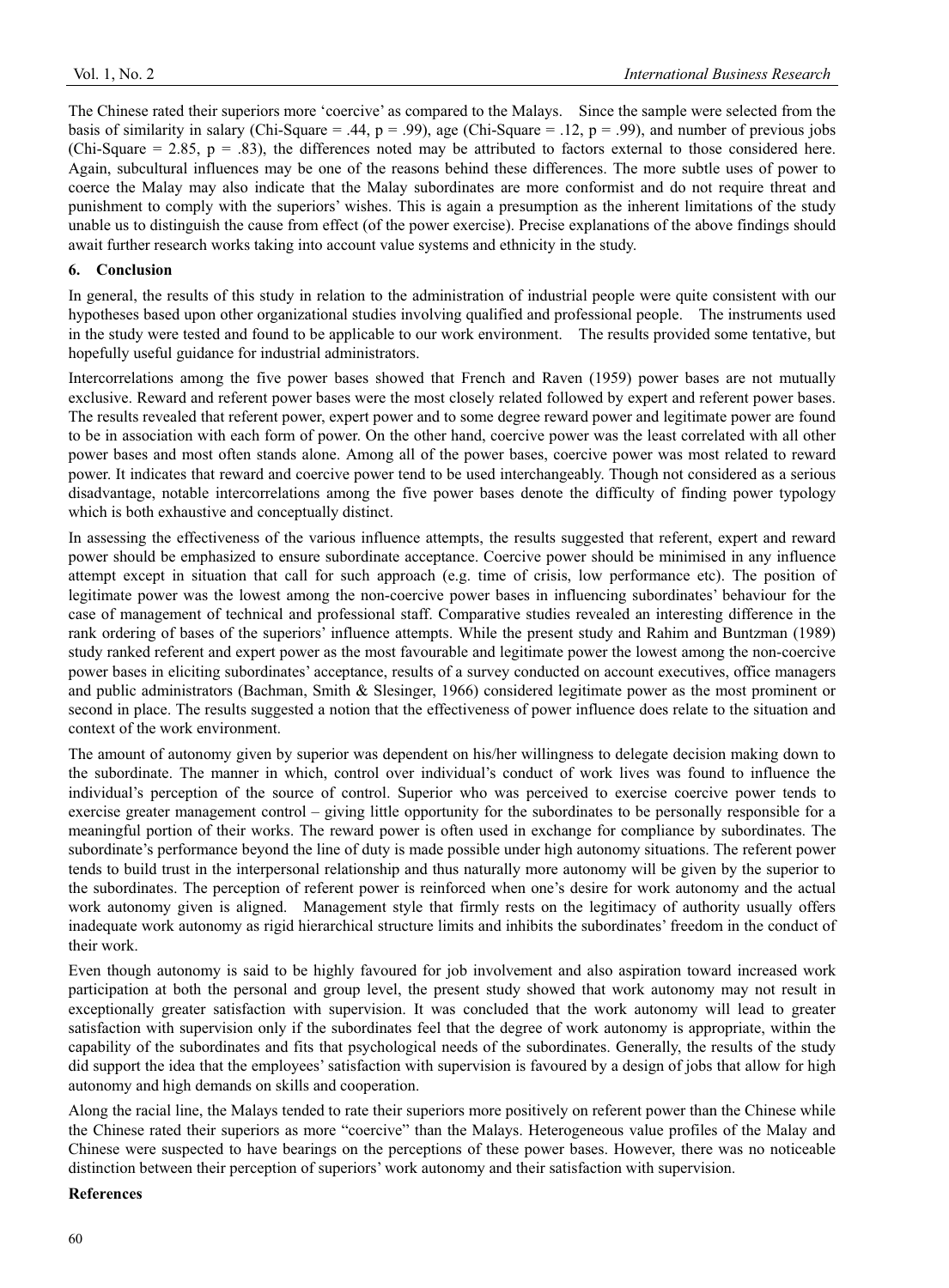Bachman, J.G., Smith, C.G. & Slesinger, J.A. (1966). Control, performance, and satisfaction: An analysis of structural and individual effects. *Journal of Personality and Social Psychology*, 4, 127-136.

Bennett, F.C. (1982). The pediatrician and the interdisciplinary process. *Exceptional Children*, 48, 306-314.

Blake, R.R. & Mouton, J.S. (1964). *The Managerial Grid*. Houston, Texas: Gulf Publishing Co.

Breaugh, J.A. (1985). The measurement of work autonomy. Human *Relations*, 38, 551-570.

Breaugh, J.A. (1989). The work autonomy scales: additional validity evidence. Human *Relations*, 42, 1033-1056.

Breaugh, J.A. & Becker, A.S. (1987). Further examination of the work autonomy scales: Three studies. *Human Relations*, 40, 381-400.

Busch, P. (1980). The sales managers' bases of social power and influence upon the sales force. Journal *of Marketing*, 44(4), 91-101.

Cartwright, D. (1965). Influence, leadership, and control. In March, J. (Ed.), Handbook ofOrganizations, Chicago: Rand McNally, 1-17.

Charlesworth, H.K. (1974). *Role strain in Bumiputra Entrepreneur: Can it be overcome?* Unplublished paper submitted to MARA Institute of Technology, Malaysian.

Churchill, G.A., Ford, N.M., Jr., & Walker, O.C., Jr. (1976). Organizational climate and job satisfaction in the sales force. *Journal of Marketing Research*, 13, 323-332

Cobb, A.T. (1980). The sales managers' bases of social power and influence upon the sales force. *Journal of marketing*, 44 (4), 91-101.

Dahl, R.A. (1957). The concept of power. *Behavioral Science*, 2, 201-218.

Emerson, R.M. (1962). Power-dependence relations. *American Sociological Review*, 27, 31-41.

Etzioni, A. (1964). *Modern Organizations*, Englewood Cliffs, New Jersey: Prentice Hall, 58-64.

Fiorelli, J.S. (1988). Power in work groups: Team member's perspectives*. Human Relations*, 41(1), 1-12.

Ford, J.K., MacCallum & Tait, M. (1986). The application of exploratory factor analysis in applied psychology: A critical review and analysis*. Personnel Psychology*, 39, 291-314.

French, J.R.P. & Raven, N. (1959). The bases of social power. In D. Cartwright (Ed.), *Studies in Social Power*, Ann Arbor: University of Michigan Press, pp.150-167.

Frost, D.E. & Stahelski, A.J. (1988). The systematic measurement of French and Raven's bases of social power in workgroups. *Journal of Applied Social Psychology*, 18, 375-389.

Gardell, B. (1977). Autonomy and participation at work. *Human Relations*, 30(6), 515-533.

Gemmil, G.R. & Wilemon, D. (1972). The product manager as an influence agent. *Journal of Marketing*, 36(1), 26-30.

Hackman, J.R. & Oldham, G.R. (1976). Motivation through the design of work: test of a theory. Organizational *Behavior and Human Performance*, 16, 250-279.

Harsanyi, J.C. (1962). Measurement of social power, opportunity casts, and the theory of two person bargaining games. *Behavioral Science*, 7, 67-80.

Hinkin, T.R. & Schriesheim, C.A. (1989). Development and application of new scales to measure the French and Raven (1959) bases of social power. *Journal of Applied Psychology*, 74(4), 561-567.

Kipnis, D., Schmidt, S.M. & Wilkinson, I. (1980). Intraorganizational influence tactics: Explorations in getting one's way. Journal *of Applied Psychology*, 65, 440-452.

Kornberg, A & Perry, S.D. (1966). Conceptual models of power and their applicability to empirical research in politics. *Political Science*, 18(3), 52-70.

Lasswell, H.D. & Kaplan, A. (1950). *Power and Society*. New Haven Yale University Press.

Loher, B.T., Noe, R.A., Moeller, N.L. & Fitzgerald, M.P. (19850. A meta–analysis of the relation of job characteristics to job satisfaction. Journal *of Applied Psychology*, 70, 280-289.

Nagel, J.H. (1968). Some questions about the concept of power. *Behavioural Sciences*, 13(3), 129-137.

Nunnally, J.C. (1978). *Psychometric Theory,* New York: McGraw-Hill.

Patchen, M. (1974). The locus and basis of influence on organizational decisions. *Organizational Behavior and Human Performance*, 11, 195-221.

Peabody, R.L (1961). Perceptions of organizational authority: A comparative analysis. *Administrative Science Quarterly*,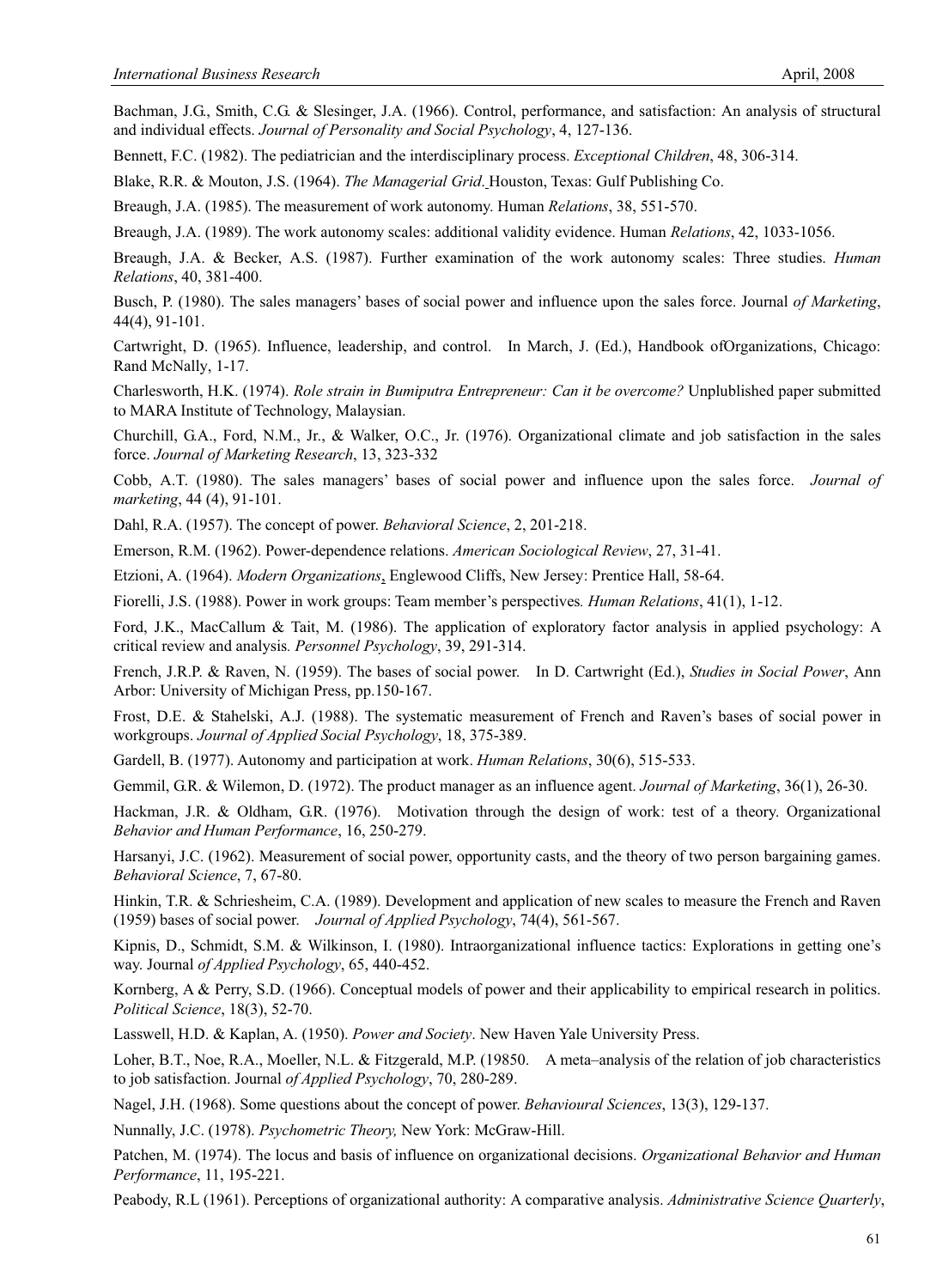6(4), 463-482.

Podsakoff, P.M., & Schriesheim, C.A. (1985). Field studies of French and Raven's bases of power: Critique, reanalysis and suggestion for future research. *Psychological Bulletin*, 97, 387-411.

Rahim, M.A., (1988). The development of a leader power inventory. Multivariate *Behavioral Research*, 23, 491-502.

Rahim, M.A. (1989). Relationships of leader power to compliance and satisfaction with supervision, evidence from a national sample of managers. Journal *of Management*. 15, 545-557.

Rahim, M.A. & Buntzman, G.F. (1989). Supervisory power bases, styles of handling conflict with subordinates, and subordinate compliance and satisfaction. *Journal of Psychology*, 123, 95-210.

Rahim, M.A., Antonioni, D., Krumov, K. & Illieva, S. (2000). Power, conflict, and effectiveness: a cross-cultural study in the United States and Bulgaria. European *Psychologist*, 5 (10), 28-33.

Raven, B.H. (1974). The comparative analysis of power and influence. In J.T. Tedeschi (Ed.), *Perspective on Social Power*, Chicago: Aldine.

Roznowski, M. (1989). Examination of the measurement properties of the job descriptive index with experimental items. Journal *of Applied Psychology*, 74(5), 805-814.

Schopler, J. & Layton, B. (1974). Attributions of interpersonal power. In J. Tedeschi, (Ed.), *Perspectives on Social Power*. Chicago: Aldine.

Shukla, R.K. (1982). Influence of power bases in organizational decision making: A Contingent Model. Decision *Sciences*, 13, 450-470.

Sims, H.P., Szilagyi, A. & Keller, R.T. (1976). The measurement of job characteristics. Academy *of Management Journal*, 19, 196-213.

Smith, P.C., Kendall, L.M. & Hulin, C.L. (1969). *The Measurement of Satisfaction in Work and Retirement: A Strategy for the Study of Attitudes*, Chicago: Rand McNally.

Spector, P.E. (1986). Perceived control by employees: A meta-analysis of studies concerning autonomy and participation at work. Human *Relations*, 39, 1005-1016.

Thibaut, J.W. & Kelly, H.H. (1959). *The social psychology of groups*. New York Wiley.

Twomey, D.F. (1978). The effects of power properties on conflict resolution. Academy *of Management Review*, 21, 144-150.

Warren, D.I. (1968). Power, visibility, and conformity in formal organizations. American *Sociological Review*, 33, 951-970.

Weber, M. (1947). *The theory of social and economic organization*. New York: Oxford University Press.

Wrong, D.H. (1968). Some problems in defining social power. *American Journal of Sociology*, 73(5), 673-681.

Yukl, G.A. (1981). *Leadership in Organizations*. Englewood Cliffs, N.J.: Prentice Hall.

**Notes** 

Note 1. Supervisory Power Bases, Work Autonomy and Satisfaction with Supervision

Note 2. Reliability of Scales: Power Bases, Work Autonomy and Satisfaction with Supervision

Note 3. Multiple Regression Analysis: Power Bases and Satisfaction with Supervision

Note 4. Pearson Correlations among Key Variables

Note 5. Paired T-Test for Contrasts of Malay-Chinese on the Perception of Power Bases, Work Autonomy and Satisfaction with Supervision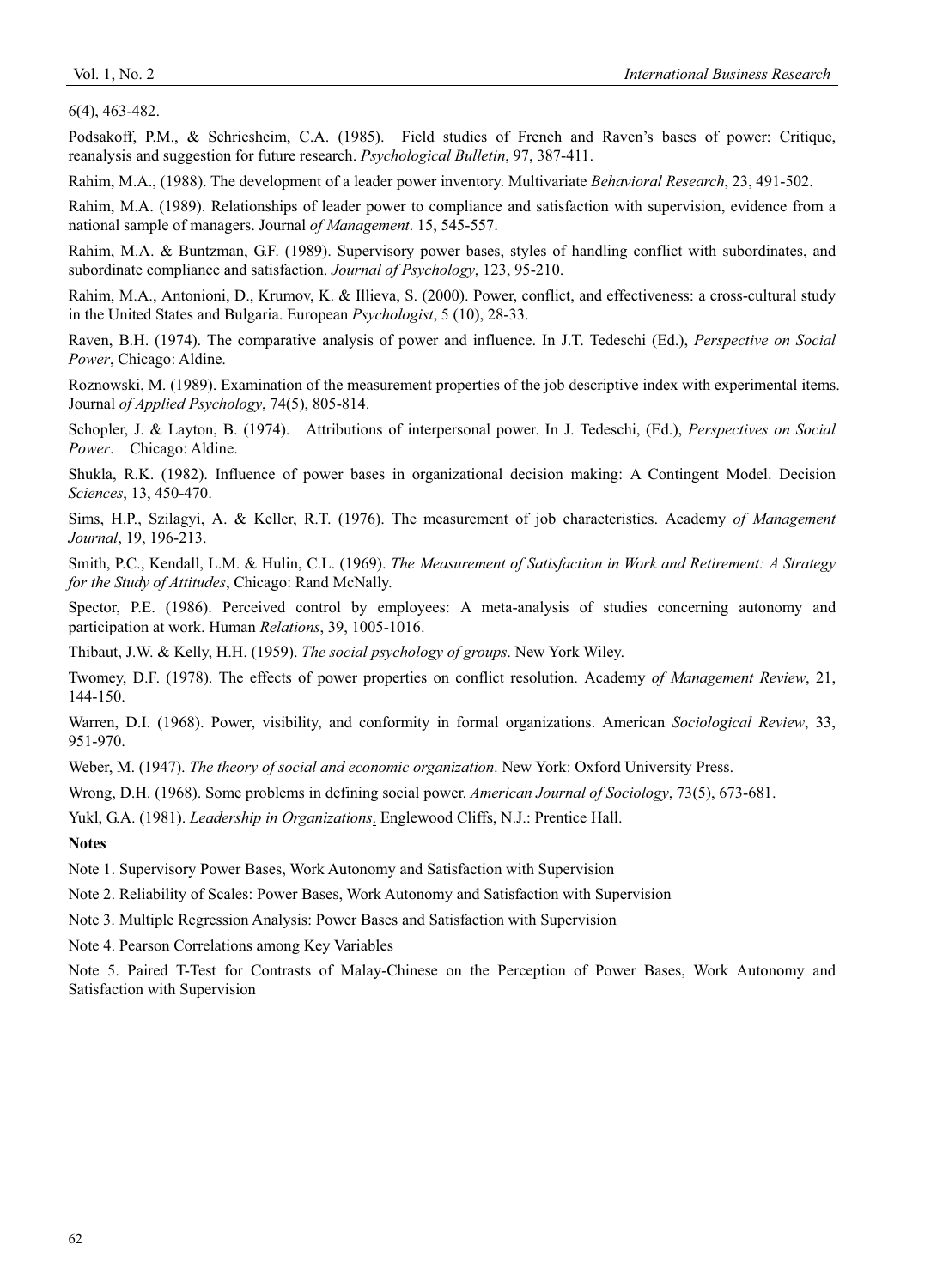| Scales                              | of<br>No.<br>Items | M     | <b>SD</b> | Item-Total<br>Correlation | Cronbach<br>Alpha |
|-------------------------------------|--------------------|-------|-----------|---------------------------|-------------------|
| Expert                              | 6                  | 3.45  | .76       | .46 to .71                | .84               |
| Reward                              | 5                  | 3.82  | .75       | .57 to .76                | .85               |
| Referent                            | 5                  | 3.56  | .77       | .57 to .72                | .84               |
| Coercive                            | 5                  | 3.71  | .71       | .40 to $.60$              | .76               |
| Legitimate                          | 6                  | 3.88  | .53       | .37 to .54                | .73               |
| Work Autonomy                       | 9                  | 3.82  | .58       | .42 to .74                | .85               |
| Satisfaction<br>with<br>Supervision | 18                 | 13.10 | 4.30      | .29 to $.64$              | .86               |
| <b>SDS</b>                          | 10                 | 6.26  | 2.00      |                           |                   |

Table 1. Reliability of Scales: Power Bases, Work Autonomy and Satisfaction with Supervision

This table shows the mean, standard deviation and standardized Cronbach Alpha and the corrected item-total correlation for each subscale.

Table 2. Multiple Regression Analysis: Power Bases and Satisfaction with Supervision Dependent variable: Satisfaction with supervision

| <b>Predicted Variables</b> | b       | Standard | <b>B</b> eta | т         |
|----------------------------|---------|----------|--------------|-----------|
|                            |         | Error    |              | Value     |
| Legitimate                 | $-.348$ | .451     | $-.043$      | $-.772$   |
| Coercive                   | $-.049$ | .323     | $-.008$      | $-.152$   |
| Referent                   | 2.689   | .359     | .486         | $7.486*$  |
| Expert                     | 1.055   | .350     | .188         | $3.020**$ |
| Reward                     | .818    | .364     | .142         | $2.248**$ |

R (adjusted) =  $.447$ Intercept:  $a = -1.738$  $*$  p < .0001 \*\*  $p < .05$ 

 $F = 34.749$  Significance  $F < 0.0001$ 

Multiple regression analysis was performed to test the criterion related validity of the power scales in relation to its predictive relationship with satisfaction with supervision.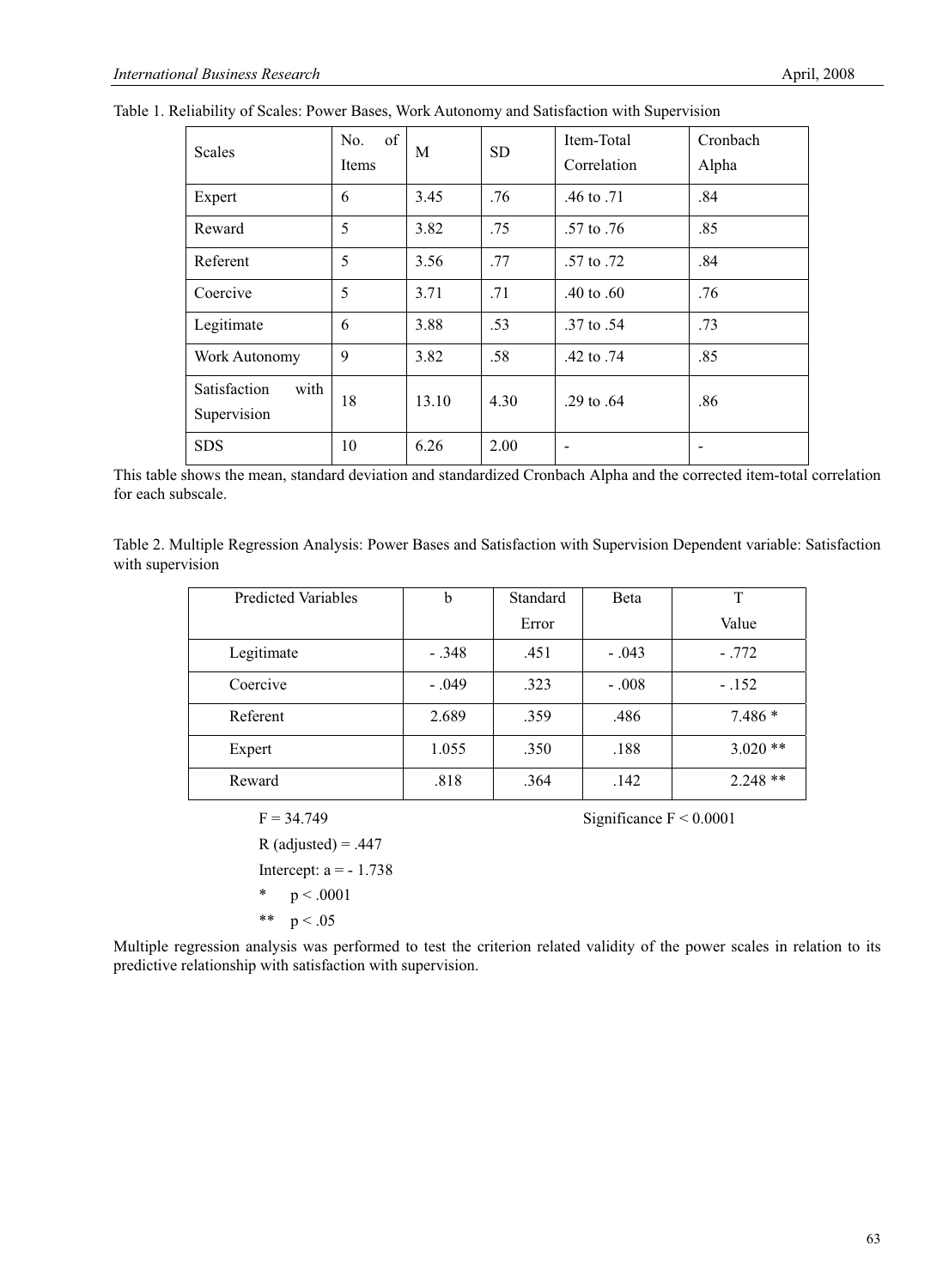|  |  |  | Table 3. Pearson Intercorrelations of Main Variables of Interest |
|--|--|--|------------------------------------------------------------------|
|--|--|--|------------------------------------------------------------------|

|                | Variables                              |                                                     | 2                    | 3     | $\overline{4}$ | 5     | 6     | 7     |
|----------------|----------------------------------------|-----------------------------------------------------|----------------------|-------|----------------|-------|-------|-------|
| 1              | <b>Expert Power</b>                    | 1.000                                               | .41                  | .48   | .07            | .33   | .16   | .47   |
| 2              | <b>Reward Power</b>                    |                                                     | 1.000                | .53   | .21            | .21   | .37   | .47   |
| 3              | <b>Referent Power</b>                  |                                                     |                      | 1.000 | .14            | .20   | .21   | .64   |
| $\overline{4}$ | Coercive Power                         |                                                     |                      |       | 1.000          | .16   | .05   | .09   |
| 5              | Legitimate Power                       |                                                     |                      |       |                | 1.000 | .19   | .15   |
| 6              | Work Autonomy                          |                                                     |                      |       |                |       | 1.000 | .23   |
| $\tau$         | Satisfaction<br>with<br>supervision    |                                                     |                      |       |                |       |       | 1.000 |
|                | $\mathbf{v}$ . The set of $\mathbf{v}$ | $\cdot$ $\sim$<br>the company's company's company's | $\sim$ $\sim$ $\sim$ |       |                |       |       |       |

Note:  $r's > .11$  is significant at  $p < .05$ 

 $r's > .21$  is significant at  $p < .001$ 

This table shows the intercorrelations among key variables.

Table 4. Paired T-Test for Contrasts of Malay-Chinese on the Perception of Power Bases, Work Autonomy and Satisfaction with Supervision

| Variables                     | Malay Mean | Chinese Mean | t-value   |
|-------------------------------|------------|--------------|-----------|
| Expert                        | 3.57       | 3.52         | .41       |
| Reward                        | 3.96       | 3.82         | 1.18      |
| Referent                      | 3.84       | 3.52         | $2.41*$   |
| Coercive                      | 3.58       | 4.01         | $-3.16**$ |
| Legitimate                    | 3.94       | 3.75         | 1.52      |
| Work Autonomy                 | 3.78       | 3.83         | $-.47$    |
| Satisfaction with Supervision | 14.48      | 13.30        | 1.49      |

\* Significant at 0.05 level (two-tailed test)

\*\* Significant at 0.005 level (two-tailed test) Degree of freedom 36